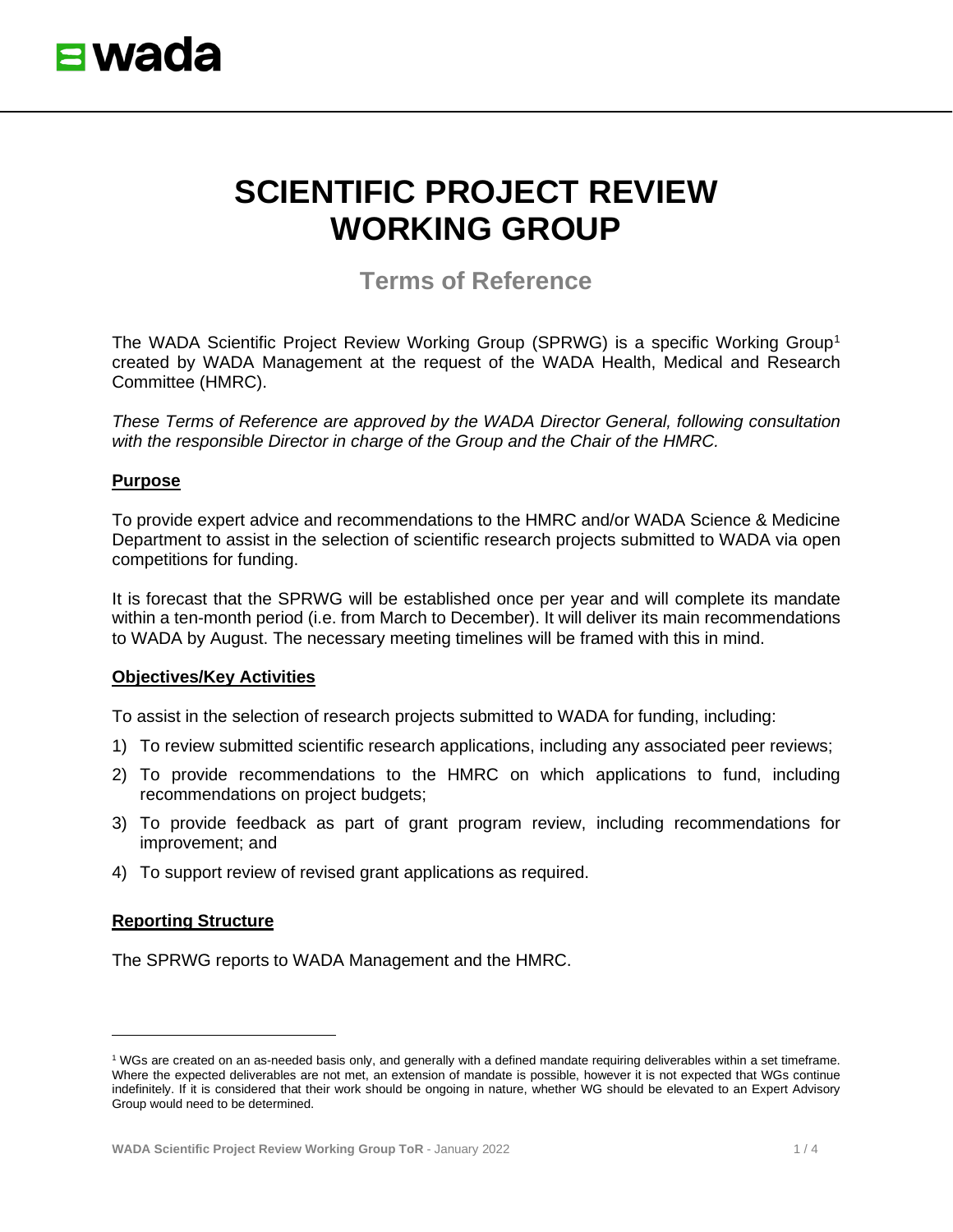

#### **Membership/Composition**

The composition of the SPRWG shall not exceed a maximum of 8-10 members, however an exception may be applied if deemed necessary.

The WADA Director General, following consultation with the responsible Director in charge of SPRWG, will appoint members to the SPRWG. Given the type of work the SPRWG undertakes, the composition is not publicly disclosed.

Members are selected based on their relevant background and experience (e.g., research and applied science expertise in the areas of anti-doping testing and analyses, clinical chemistry, biochemistry, pharmacokinetics, exercise physiology, hematology, endocrinology, biostatistics and other related sciences).

Member terms reflect the mandate of SPRWG i.e., until August following a project review process. If the work of a SPRWG is not completed within the originally planned timeframe, and is extended, the composition and terms of members are reviewed to ensure their relevance remains.

#### **Chair/Rapporteur**

The SPRWG Chair<sup>[2](#page-1-0)</sup> is selected based on his/her proven record and expertise in anti-doping research.

He/she shall act as the official reporter who is responsible for ensuring appropriate coordination with WADA Management and the HMRC and for providing accurate and timely information on all relevant issues.

## **WADA Liaison**

The WADA Science & Medical Department, and in particular the Deputy Director for Research, will serve as the primary liaison between WADA and the SPRWG.

The Deputy Director for Research will be an observer<sup>[3](#page-1-1)</sup> to the SPRWG in the sense that he/she contributes to and brings expertise to support the work of the SP WG but does not have a voting position. Additional WADA Science & Medical staff may also participate in SPR WG meetings as WADA experts on particular subject matter and to provide general support to the group where required.

## **Meetings and Working Norms**

The SPRWG will meet in person, or virtually via video or teleconference (as determined by WADA) usually once and traditionally at the end of August to coincide with the meeting of the HMRC, but it could be as many times as is necessary to complete its mandate.

<span id="page-1-0"></span> $2$  There are occasions where WADA staff may chair a WG, e.g. when an external chair is not deemed to be practical.

<span id="page-1-1"></span><sup>&</sup>lt;sup>3</sup> Unless they are appointed as the Chair of the WG.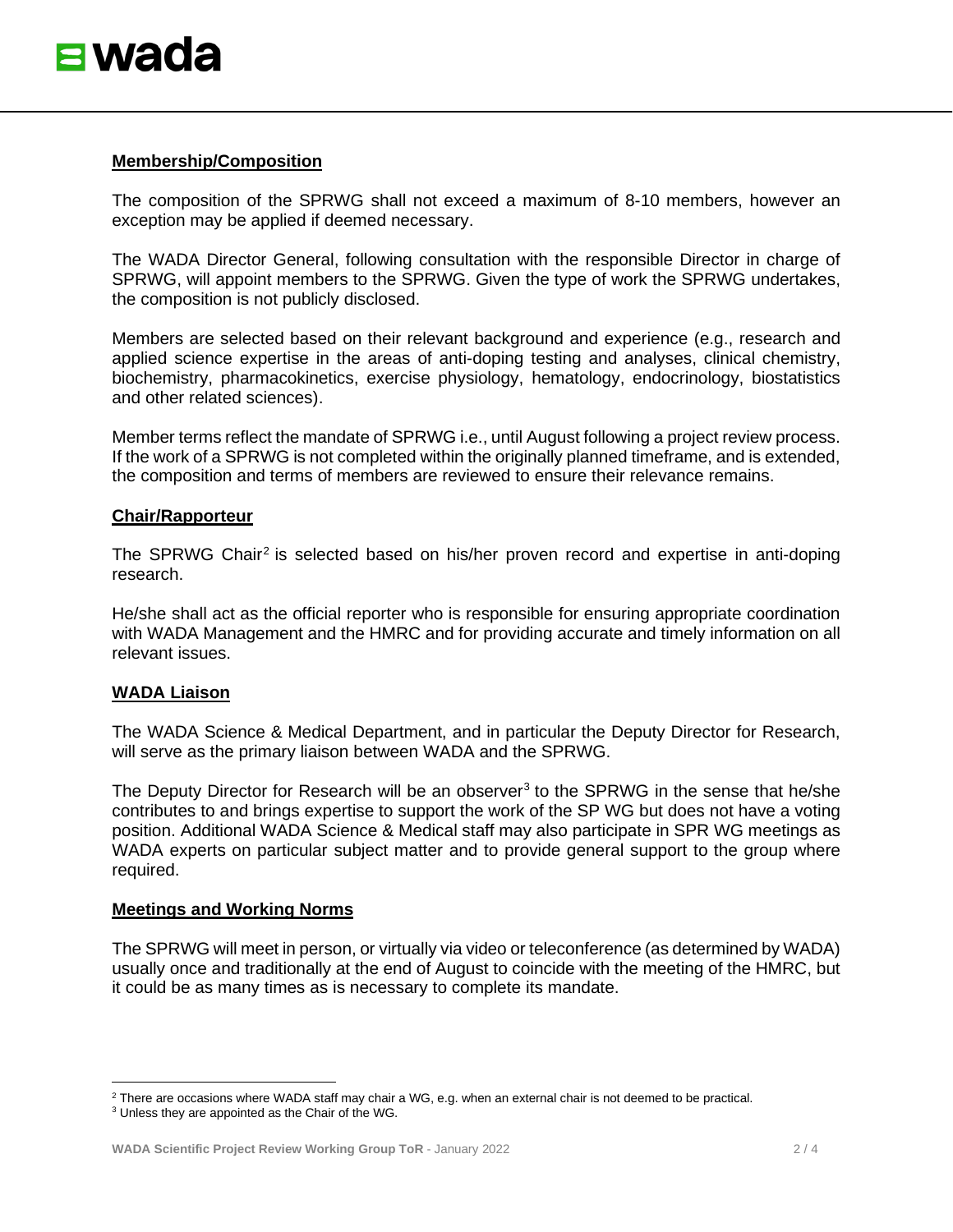The SPRWG normally operates based on consensus and maintains as informal a manner as is possible or appropriate for the conduct of business. Consensus will be sought whenever possible. In the event of divergence of opinion or disagreement concerning recommendations, the absolute

majority (determined by vote by hand) will rule. In the event of a tie, the Chair has the casting vote. There is presently no formal practice concerning a quorum. The Chair has the responsibility to determine if a quorum is present. Meeting notes will record any dissenting opinion on request.

The Chair may limit discussion of resurfacing issues by referring to previous recommendations or conclusions of previous discussions.

Meeting notes of the SPRWG meetings, reports and correspondence relative to the group's work shall be retained at the WADA Headquarters.

## **Conflict of Interest**

SPRWG members will be bound by the Conflict of Interest policy adopted by the WADA Foundation Board in November 2019[4](#page-2-0), and will be required to annually complete and sign a Statement of Absence of Conflict of Interest in accordance with the policy.

The following specific rules shall apply (in addition to adherence to the Conflict of Interest Policy) regarding the application for WADA research grants by SPRWG or their collaborators:

- i) Members cannot be involved in the assessment and evaluation of other projects in their specific area of expertise in the year they submit a project; and
- ii) Members shall leave the meeting when their submitted project(s) is discussed for approval or rejection.

# **Confidentiality**

All group members are required to sign a Confidentiality Agreement upon appointment (and again at the start of each year if their appointment is renewed). This ensures all members reflect on the confidential nature of their WADA work and confirm their adherence to such confidentiality rules. Signing this document each year is a new process as of 2020 (as a result of the governance changes mentioned above); previously members were only required to sign once.

## **Communications and Media**

All SPRWG members must read and comply with WADA's Media Relations policy. If a member should receive a request for an interview in relation to their role in WADA or WADA's work they should first consult with the WADA Media Relations Senior Manager or (if absent), with the WADA Communications Director.

<span id="page-2-0"></span><sup>4</sup> WADA's Foundation Board approved a set of governance reforms in November 2018 at its meeting in Baku, Azerbaijan. In 2019, WADA's Statutes were modified to reflect these reforms, and a new set of bylaws and operational regulations were created to supplement the formal Statutes. They were approved by WADA's Foundation Board in November 2019 in Katowice, Poland.